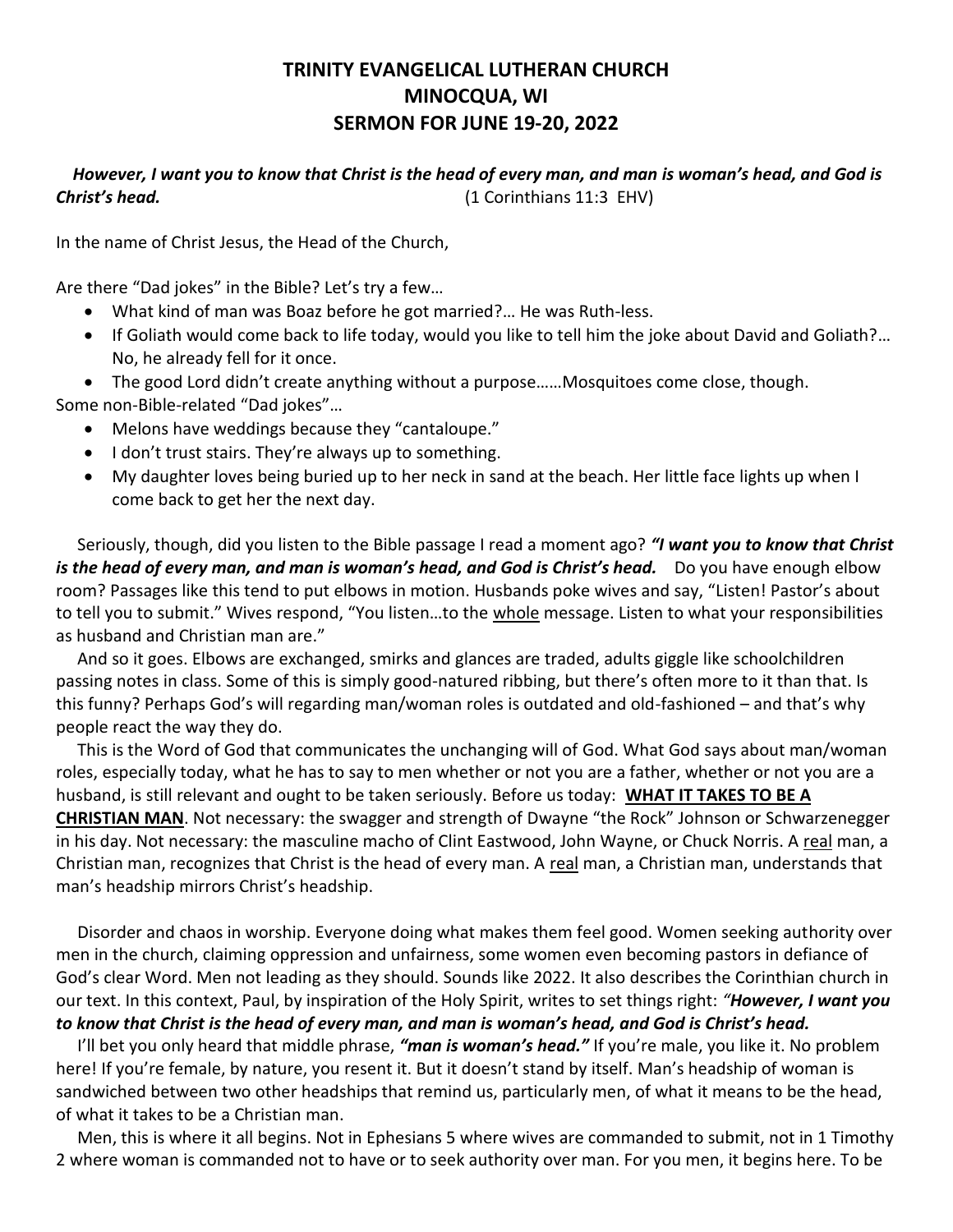sure, the head of woman is man, but to understand that, we must first recognize that Christ is the head of every man.

 What does it mean to be the "head"? Here's where Ephesians 5 comes in. Christ is the head of the church, which is his body. And what did Christ as head of the church do? *"Christ loved the church and gave himself up for herto make her holy, by cleansing her with the washing of water in connection with the Word."* (Ephesians 5:25,26). Christ our head, died for the church, which is his body, his Bride.

 More headship activity is described in Ephesians 1*: "God placed all things under his feet and made him head over everything for the church. The church is his body, the fullness of him who fills everything in every way."* (Ephesians 1:22,23). Christ has all authority over the whole universe, and as our head he uses that authority not to boss us around, not to be macho and to assert his masculinity, but to guide and direct everything in the best interest of his body, which is his church made up of all believers.

 Note that even Christ has a head: *"God is Christ's head."* He submitted to the will of God the Father to carry out his plan of salvation. In Gethsemane, he said, *"Not my will (Father), but yours be done."* (Luke 22:42b) In John 6, he said, *"I have come down from heaven, not to do my will, but the will of him who sent me."* (v. 38).

 Men, do you see why the understanding of your maleness and headship begins here? You are not king of your castle. You are not the emperor of your estate. You can't just run off and do whatever you want to do without regard for your wife and children, if you are so blessed. Whatever your status, you men have a head, Christ, to whom you must submit and honor as your head and leader.

 So, men, how has Christ, your head, been treating you lately? Has he been cranky? Has he been sniping at you with little comments here and there designed to put you in your place? When you need to be close to him and reassured of his love and you reach out for him, does he turn away and say, "I'm not interested, I've got a headache?" Is that how Christ treats you as your head? Hardly! Overlooking your flaws and forgiving your sins, he loves you and cares for you even when you are a bear, when you are anything but loveable, even giving his life to pay for your sins. He gives 100% to satisfy your needs even when you don't do a single thing in return.

 The head of every man is Christ. What a head! What a leader! No selfishness here. No male chauvinism here. Who wouldn't want to submit to our Lord in response to his unconditional, undeserving love. Now that middle statement: *"Man is woman's head."* This isn't a cultural thing, applying only in Paul's day. God set up man/woman roles before the Fall into sin. Man is neither God's favorite gender nor is he superior to woman. Men and women have equal status in God's eyes when it comes to salvation, but for the good of mankind, God has assigned roles for his people to carry out. Man's role is to be the head in marriage, in the home, in the church, although our secular society blurs these distinctions. As head, man is responsible and accountable to God for what happens, especially in his home and in his church.

 How do men carry out their headship? If you're single, are all the women you know at your beck and call? If you're married, is it your job to make your wife submit? If you're familiar with Disney's *Beauty and the Beast*, you know about Gaston, the handsome, arrogant brute who wants to marry the beautiful Belle. When he proposes he says something like, "Just think of it, Belle. When I come home from hunting, you can rub my feet. You can make my dinner and clean house and have my children. How could you refuse to marry me?" She is, of course, less than thrilled. Unfortunately, that arrogant attitude isn't far off in describing some men today.

 Man's headship is to model Christ's headship. Christian men live not for themselves, but for others. As head, the Christian man is deeply interested in what happens to his body, his wife. The Christian man isn't so foolish as to think that the head can live without the body. Indeed, Paul says in Ephesians 5, *"In the same way, husbands have an obligation to love their own wives as their own bodies. He who loves his wife loves himself. To be sure, no one has ever hated his own body, but nourishes and cherishes it, just as Christ does the church."* (vv. 28,29).

 Christian men live lives of humble service, putting the needs of other before their own, especially the needs of spouse and children. They have a deep interest in what is happening in their homes, and guide and direct